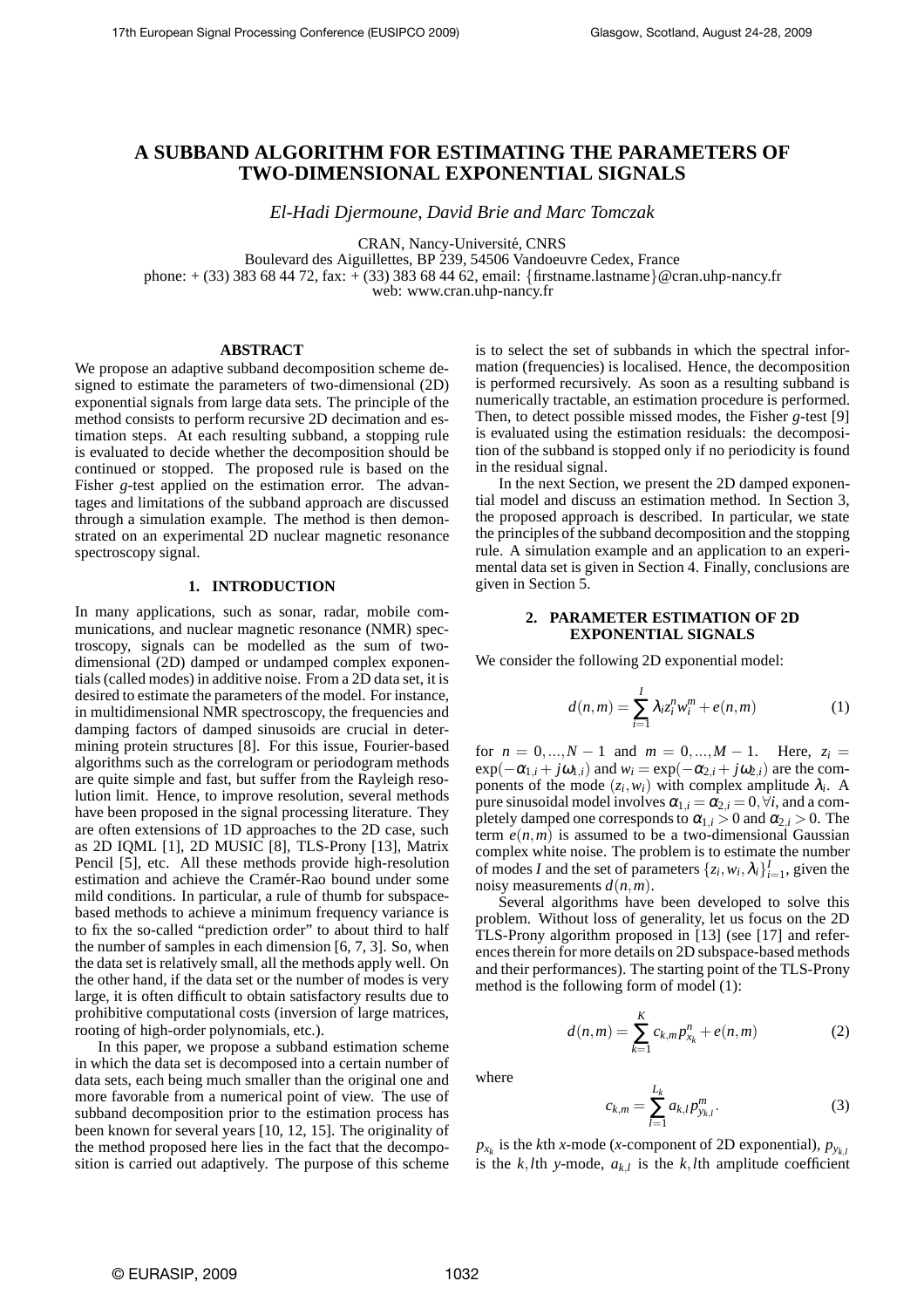and *L<sup>k</sup>* is the number of *y*-modes corresponding to the *k*th *x*-mode. In order to estimate the 2D signal parameters, the idea is to perform a set of 1D estimations using (2) and (3). Indeed, it is clear from (2) that the sequence obtained for a fixed value of *m* is a 1D exponential signal whose parameters may be estimated with a 1D high-resolution technique.

The TLS-Prony algorithm for 2D frequency estimation in [13] consists of the following four steps:

• Using (2), form the backward linear prediction equation:

$$
\mathbf{S} \left[ \begin{array}{c} 1 \\ \mathbf{b} \end{array} \right] = 0 \tag{4}
$$

where  $\mathbf{b} = [b_1, b_2, \dots, b_P]^T$  is the prediction vector and  $P \ge K$  is the prediction order. The matrix S is formed from the data set as  $\mathbf{S} = [\mathbf{D}_0^T | \mathbf{D}_1^T | \cdots | \mathbf{D}_{M-1}^T]^T$ , where  $\mathbf{D}_i$ is a Hankel matrix:

$$
\mathbf{D}_{i} = \left[ \begin{array}{cccc} d(0,i) & d(1,i) & \cdots & d(P,i) \\ d(1,i) & d(2,i) & \cdots & d(P+1,i) \\ \vdots & \vdots & \ddots & \vdots \\ d(N-P-1,i) & d(N-P,i) & \cdots & d(N-1,i) \end{array} \right]
$$

for  $i = 0, \dots, M - 1$ . In order to achieve a minimum frequency variance, *P* have to be chosen in the range  $[N/3, N/2]$ , with  $P \approx N/3$  for undamped sinusoids [6] and  $P \approx N/2$  for damped ones [3]. By performing the singular value decomposition (SVD) of the matrix S, one can estimate the number of *x*-modes  $\hat{K}$  using a theoretical information criterion, such as MDL or AIC (see [16]). Then, (4) should be solved in the total least squares (TLS) sense [11] with an SVD truncation to obtain  $\hat{b}$ . Finally, the estimated *x*-modes are found by

$$
\hat{p}_{x_k} = \frac{1}{\text{zero}_k(\hat{B}(z))}, \quad k = 1, 2, ..., \hat{K}
$$

where  $B(z) = 1 + b_1 z + ... + b_P z^P$  (the *P* −  $\hat{K}$  zeros of  $\hat{B}(z)$ ) lying inside the unit circle must be discarded).

- For each time index  $m = 0, ..., M 1$ , compute the *x*amplitude coefficients  $\hat{c}_{k,m}$  in the least squares sense using (2) and the estimated modes  $\hat{p}_{x_k}$ .
- For each *x*-mode  $\hat{p}_{x_k}$ ,  $k = 1, ..., \hat{K}$ , obtain the corresponding  $\hat{L}_k$  *y*-modes  $\hat{p}_{y_{k,l}}$  from (3) using once again the 1D TLS-Prony approach (here the prediction equations are made over the *m* index, for a fixed *k*).
- Compute the amplitude coefficients  $\hat{a}_{k,l}$  for  $k = 1, ..., \hat{K}$ by solving the set of Vandermonde equations obtained from (3) in the least squares sense.

Finally, the 2D signal parameters  $(\hat{z}_i, \hat{w}_i)$  with amplitudes  $\hat{\lambda}_i$ correspond to the set of couples  $(\hat{p}_{x_k}, {\{\hat{p}_{y_{k,l}}\}}_{l=1}^{\hat{L}_k})$  with amplitudes  $\{\hat{a}_{k,l}\}_{l=1}^{\hat{L}_k}$ . The total number of estimated modes is then:

$$
\hat{I} = \sum_{k=1}^{\hat{K}} \hat{L}_k.
$$

Generally speaking, the use of a high-resolution technique to estimate the 2D parameters leads to good performances in terms of precision and resolution. Unfortunately, when the number of samples is large, it is often difficult to



Figure 1: Schematic representation of the ideal frequency responses  $\{H_{i,j}(f_1, f_2)\}_{i,j=1}^2$  of the subband 2D filters.

benefit from these performances. For instance, the dimension of the matrix  $\tilde{S}$  in (4) is about  $NM \times P$ . So it is clear that, for large signals, it is necessary to reduce the problem complexity by using, for example, subband decomposition.

## **3. ADAPTIVE SUBBAND ESTIMATION**

#### **3.1 2D Signal Decimation**

Subband decomposition is achieved classically through successive filtering and decimation stages, say, by a factor 2. Four 2D decimation filters are necessary as illustrated in figure 1. The same result can be obtained using a single lowpass 2D filter (denoted by  $H_{1,1}$  in figure 1), but conveniently centered on each of the four subbands. So, without loss of generality, we consider here a lowpass filter with impulse response  $h(n,m)$ . The corresponding subband signal is obtained as follows:

$$
d'(n,m) = \sum_{n'} \sum_{m'} h(n',m')d(2n-n',2m-m')
$$

for  $n = 0, 1, \dots, N' - 1$  and  $m = 0, 1, \dots, N' - 1$  ( $N' = N/2$ ,  $M' = M/2$ ). Note that the decimation reduces the data set size and possibly the number of modes due to the filtering operation. The previous filtering and decimation process may then be repeated as long as the desired subband signal size is not reached.

Note that, in practice, the subband filters overlap each other and thus a single frequency may appear in two contiguous subbands. To avoid this problem, we use the overdetermined filterbank structure presented in [14]. Moreover, the transient introduced by the filter is suppressed so that the model of the subband signals is still a sum of a (possibly reduced) number of modes which can be estimated by the TLS-Prony method presented in the previous section. Assume that the number of mode in a given subband is  $I' \leq I$ :

$$
d'(n,m) = \sum_{i=1}^{l'} a'_i z_i'^m w_i'^m + e'(n,m).
$$

If  $\hat{I}'$  modes are detected by the TLS-Prony approach, then the residual signal is defined by:

$$
r(n,m) = d'(n,m) - \sum_{i=1}^{j'} \hat{a}'_i \hat{z}^m_i \hat{w}^m_i
$$
 (5)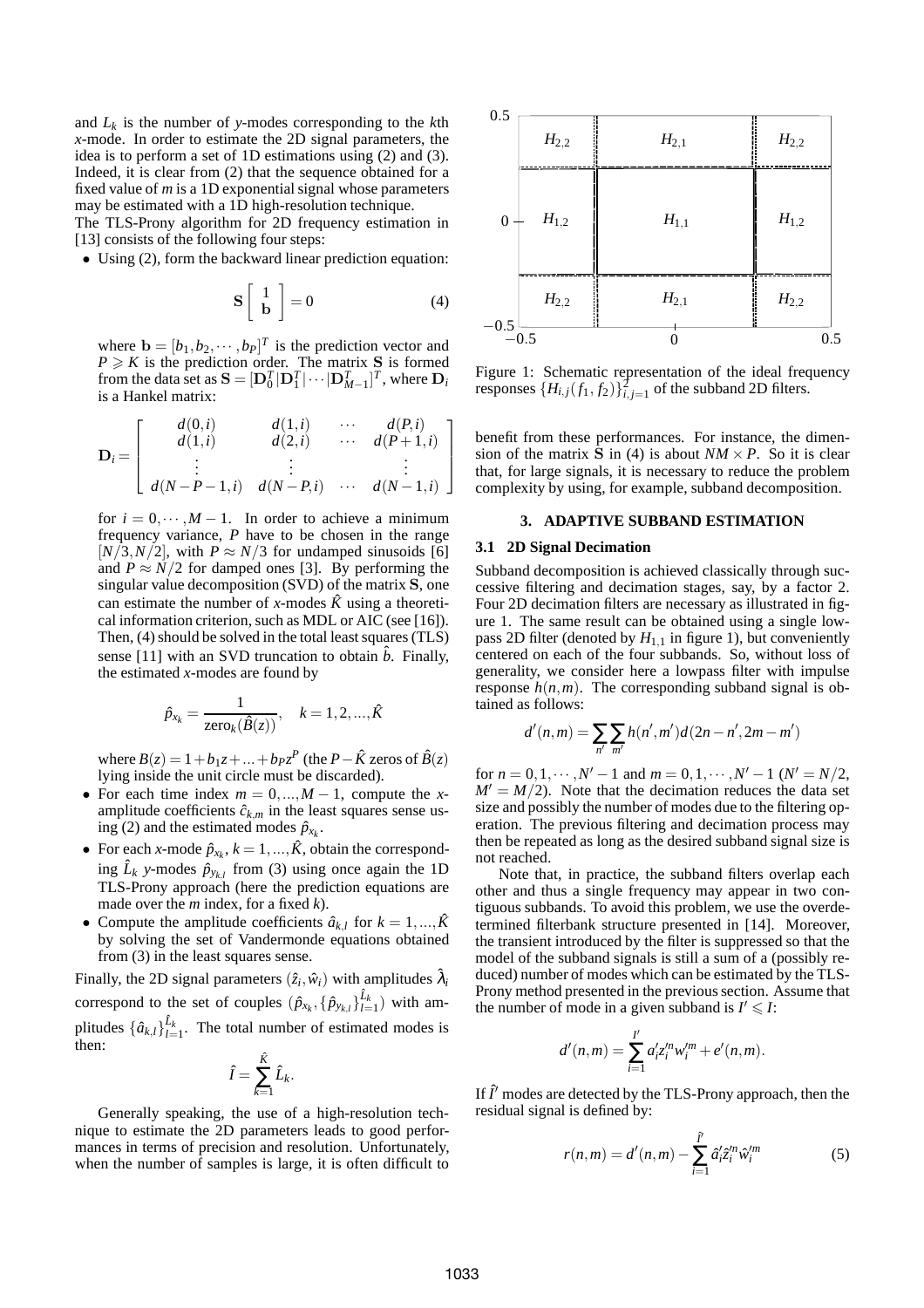for  $n = 0, ..., N' - 1$  and  $m = 0, ..., M' - 1$ . Ideally, if all subband modes are correctly retrieved, the residuals are close to a white noise. If one or more modes are missed, then the signal  $r(n,m)$  is no more white. The stopping rule described below is based on this observation.

### **3.2 Stopping Rule**

The adaptive subband decomposition method we propose here aims at satisfying the following constraint. If in any subband, the estimation procedure misses some modes, the decomposition should continue. On the contrary, if all spectral information has been retrieved, there is no need to carry on the decomposition, which thus should be stopped. In order to check for the presence of some "hidden periodicities" in the residual signal, several measures may considered such as the MDL criterion, whiteness test [4, 2], etc. Here, we propose to use the well-known Fisher *g*-statistic [9]. It was originally developed for 1D sequences, but it is easily extendable to 2D signals. Denote by  $Q(k_1, k_2)$  the periodogram of the residual signal in (5), evaluated at standard frequencies:

$$
Q(k_1,k_2)=\frac{1}{N'M'}\left|\sum_{n=0}^{N'-1}\sum_{m=0}^{M'-1}r(n,m)e^{-j2\pi nk_1/N'}e^{-j2\pi mk_2/M'}\right|^2.
$$

Let  $\{q_k\}_{k=0}^{N'M'}$  the sequence obtained by unfolding  $Q(k_1, k_2)$ into a 1D signal. The Fisher test is based on the statistic [9]:

$$
g = \frac{\max(q_k)}{\sum_{k=0}^{N'M'-1} q_k}.
$$
 (6)

The distribution of *g* under the null hypothesis (i.e. when  $r(n,m)$  is a Gaussian white noise) is:

$$
p\left[g > \frac{z}{N'M'}\right] \approx N'M' \exp(-z/2).
$$

Hence, if one chooses a significance level (false alarm rate)  $\alpha$ , the detection threshold is then given by:

$$
z_{\alpha} = \frac{2}{N'M'}\ln(N'M'/\alpha).
$$

We conclude that  $r(n,m)$  contains a periodic component if  $g > z_{\alpha}$ .

### **3.3 Algorithm**

The proposed algorithm can be summarised in the following steps:

- 1. Initialisation: choose a decimation filter and a significance level  $\alpha$ .
- 2. Split the data set into 4 subbands.
- 3. For each of the resulting subbands, do the following:
	- (a) If the subband data set is still large, go to step 4.
	- (b) Estimate the subband parameters using the TLS-Prony algorithm presented in Section 2.
	- (c) Test for missed modes in the residual signal using the statistic (6). The current subband should not be decomposed again if  $g \leq z_\alpha$ , otherwise it is marked "decomposable".
- 4. Search for a decomposable band from the whole tree, obtain its children by further decimation and go to step 3.
- 5. Convert the subband parameters to their fullband values.

Table 1: Parameters of the simulation signal.

| Mode $\ln z_i$ | $\ln w_i$                                       |  |
|----------------|-------------------------------------------------|--|
|                | $-0.05 + i2\pi 0.10$ $-0.05 + i2\pi 0.10$ 1.0   |  |
|                | $-0.05 + i2\pi 0.14$ $-0.05 + i2\pi 0.14$   1.0 |  |



Figure 2: Fourier transform of the noiseless simulation signal.

#### **4. EXPERIMENTS**

#### **4.1 Simulation Signal**

The purpose of this section is to compare the fullband and subband estimations. The simulation signal contains two 2D modes  $(z_1, w_1)$  and  $(z_2, w_2)$  with parameters given in table 1. The generated signal forms a data set of size  $60 \times 60$  $(N = M = 60)$ , whose Fourier transform is shown in figure 2. The signal-to-noise ratio (SNR) varies between -5 dB and 20 dB. For each SNR, a Monte Carlo simulation is made using 200 realisations of the additive white noise. For subband decomposition, the decimation filter is a separable FIR filter (i.e.  $h(n,m) = h_1(n)h_2(m)$ ) of order 6 × 6 and the decimation level is 1, in both dimensions. The filter is designed so as to separate the two modes into two different subbands. The comparison of fullband and subband estimations will be achieved through two points of view: the variance of the frequency, and the detection rate (using the MDL criterion).

The variance of the *y*-frequency of the first mode (i.e.  $f_{1,1} = \omega_{1,1}/2\pi$  and the detection rate of  $z_1$  are shown in figures  $3(a)$  and  $3(b)$ , respectively. The estimation is made with  $\mathbf{p} = [N/2, N/2]^T$  in fullband and  $\mathbf{p}' = [N'/2, N'/2]^T$  in subband ( $\mathbf{p} = [P_1, P_2]^T$ , with  $P_1$  and  $P_2$  are the prediction orders in dimension 1 and 2, respectively). First, at high SNR it is obvious that the fullband estimation variance is better. Now, if one decreases the prediction order in fullband  $(P_1 = P_2 = N/4)$  in order to reduce the computational time, the fullband and subband variances reach almost the same value. The advantage of subband estimation appears clearly at low SNR: in addition to the computational cost, the variance and detection rate are better, and the threshold SNR is smaller in subband. So, at a small expense of the variance at high SNR, the subband estimation is generally more efficient.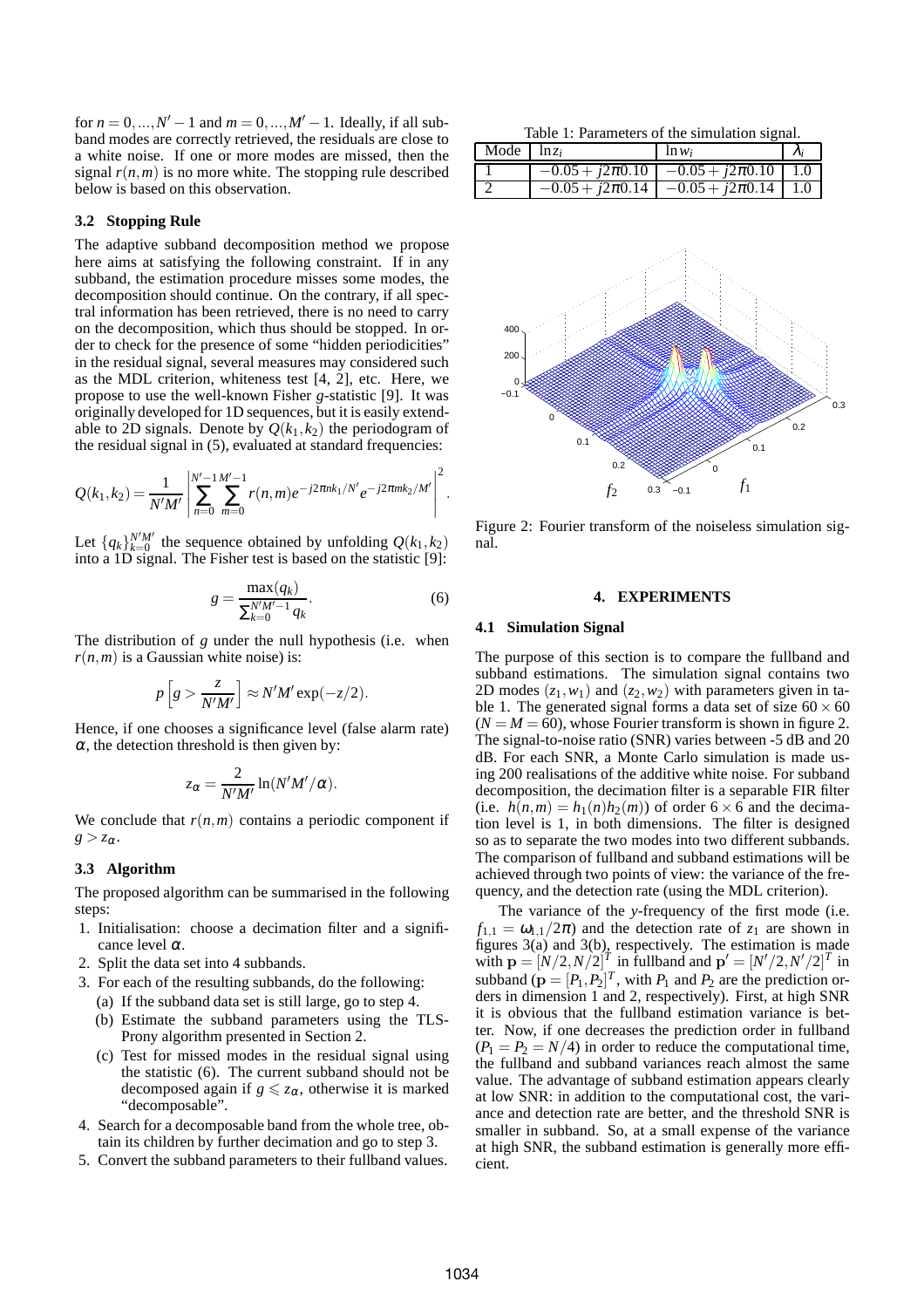

Figure 3: Results achieved on the simulation signal. (a) First mode frequency variance; (b) First mode detection rate.

#### **4.2 Experimental NMR Signal**

In this second experiment, we consider an experimental 2D NMR signal of size  $64 \times 2048$ . Here again, the decimation filter is separable into two identical 1D filters in each dimension. The 1D filter is designed with an equiripple routine: the ripple amplitude in passband is 0.1 and the stopband attenuation is −60 dB. Since the NMR data set has a large amount of data in the second dimension, we fixed the minimum decimation level (without estimation) to  $[1,2]^T$  and the maximum one to  $[2, 4]^T$ . The prediction orders are fixed to  $\mathbf{p} = [N'/2, M'/2]^T$ , where  $N' \times M'$  is the size of the subband signal. The final subbands obtained with our algorithm in the spectral region  $[-.25,0] \times [-.25,-.25]$  are shown in figure 4. One can observe that the decomposition is generally deeper in the spectral regions where several modes are located. On the other hand, for remote modes, the decomposition is stopped at an early level. This is the case for instance with the mode located in the band  $[-.0625, 0] \times [-.25, -.125]$ . So the method is able to adapt itself to the local complexity of a signal, allowing one to reduce the calculation time, as compared to a uniform decomposition in which several small subbands need to be analysed. The results obtained in some subbands are represented in figure 5, where the estimated modes are indicated with thick circles. For the subband in figure 5(a), 13 modes have been detected among which 10 correspond to



Figure 4: Spectral region  $[-.25,0] \times [-.25,-.25]$  of the NMR signal with the final subbands and the number of estimated modes.

true peaks. We observe also in figure 5(b) that the approach tend to fit a very large peak by several small ones. Finally, thanks to the subband decomposition, some modes that are very close have been resolved, this is shown for example in figure  $5(c)$ .

### **5. CONCLUSION**

In this paper, we have proposed an adaptive subband decomposition approach for the analysis of two-dimensional damped or undamped exponentials. This method uses a stopping rule based on the Fisher *g*-test applied on the subband residuals: the decomposition is stopped on a given subband only if the test does not detect any component. Using a simulation signal, it was shown that the subband approach is better than the fullband one at low SNR in terms of detection rate, but the variance is slightly worse. The great advantage of the approach is its low computational complexity as compared to a global one especially for large data sets. This was confirmed on an experimental NMR signal.

### **REFERENCES**

- [1] M. P. Clark and L. L. Scharf. Two-dimensional modal analysis based on maximum likelihood. *IEEE Trans. Signal Process.*, 42(6):1443–1452, 1994.
- [2] E.-H. Djermoune, G. Kasalica, and D. Brie. Estimation of the parameters of two-dimensional NMR spectroscopy signals using an adapted subband decomposition. In *IEEE ICASSP*, pages 3641–3644, Las Vegas, USA, 2008.
- [3] E.-H. Djermoune, M. Thomassin, and M. Tomczak. First-order analysis of the mode and amplitude estimates of a damped sinusoid using matrix pencil. In *European Signal Process. Conf.*, Glasgow, Scotland, 2009.
- [4] K. Drouiche. A new test for whiteness. *IEEE Trans. Signal Process.*, 48(7):1864–1871, 2000.